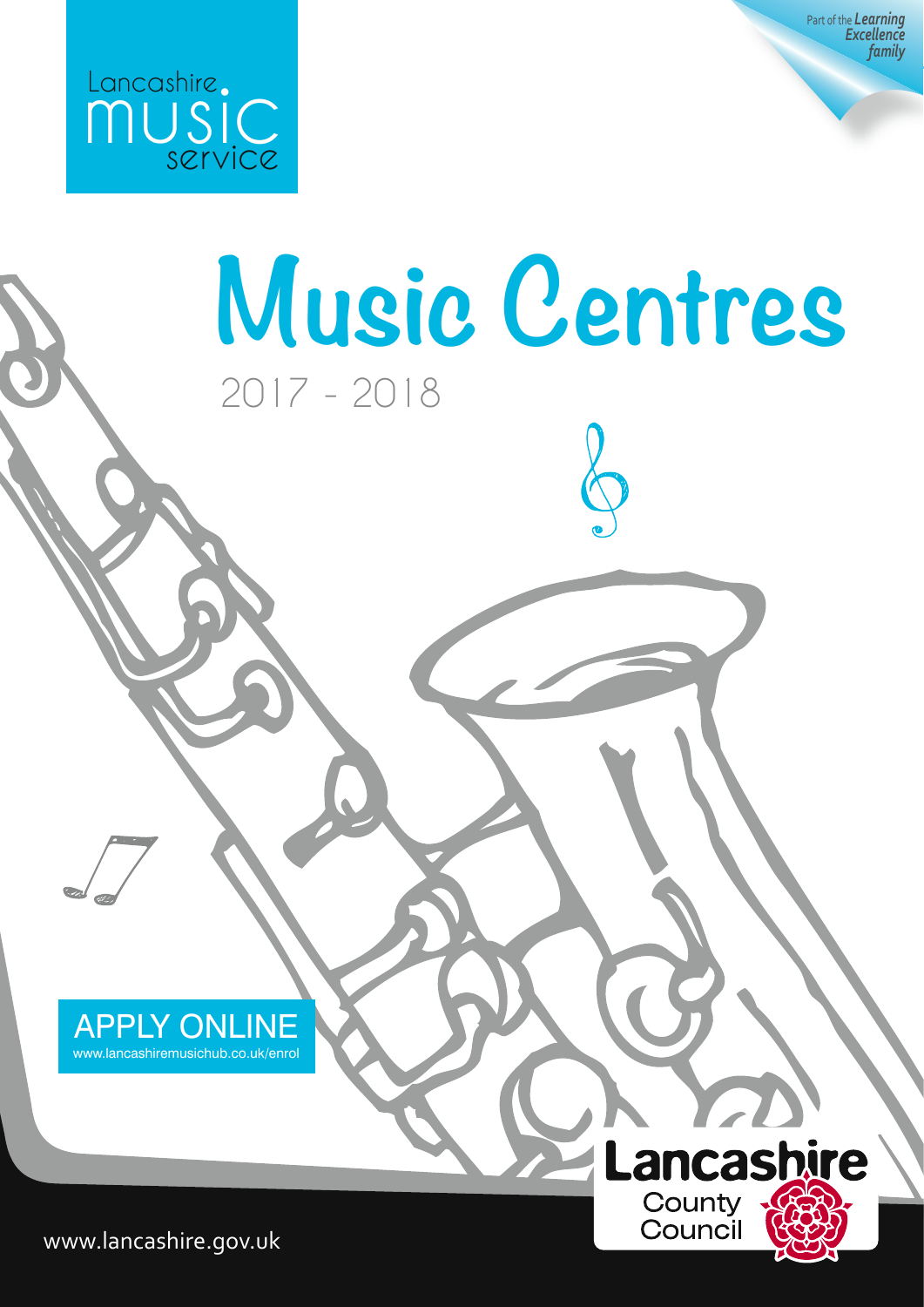## **About our Music Centres…**

Our network of Music Centres across Lancashire has been providing musical opportunities for children and young people across Lancashire for over 50 years. They provide regular, after-school opportunities for young musicians of all levels of experience to play together in ensembles as well as offering group and individual tuition.

Membership of music centre ensembles costs only £45 per year, subsidised through our Music Hub funding from Arts Council England, and tuition starts from as little as £6.50 per lesson (based on a group lesson). Enrol online at **www.lancashiremusichub.co.uk/enrol** or complete and return the forms at the back of this brochure.

#### **Why Learn Music?**

#### **1. Music is fun!**

 All the other benefits of learning music aside, you should learn to play or sing because it's something enjoyable and you will possess a skill that many people wish they had.

#### **2. Academic achievement**

 Studies show a direct link between academic, language and motor skill development and learning music, as it stimulates and strengthens certain parts of the brain.

#### **3. Music relieves stress**

 Just like most activities you enjoy, playing music or singing is known to relieve stress. It can enhance your selfawareness and sense of accomplishment, making you feel more positive.

#### **4. You can build your confidence and self-esteem**

 Mastering a new skill or learning that song you always loved is a great confidence boost. Learning to sing or play a musical instrument develops your sense of aspiration and achievement.

#### **5. It's a social activity**

 You have more opportunities to meet people that share the same interests through taking part in ensembles, concerts and workshops. You develop life-skills such as how to listen and relate to others, and work as a team

#### **6. It will develop your creativity**

 Music stimulates the creative side of your brain and makes your mind open up towards new ideas and helps you express your emotions.

#### **7. Learning music teaches discipline and responsibility**

 Learning to play or sing teaches you that the amount of effort you put into your practice will reflect in the way you sound. Mastering a new skill always takes time and patience.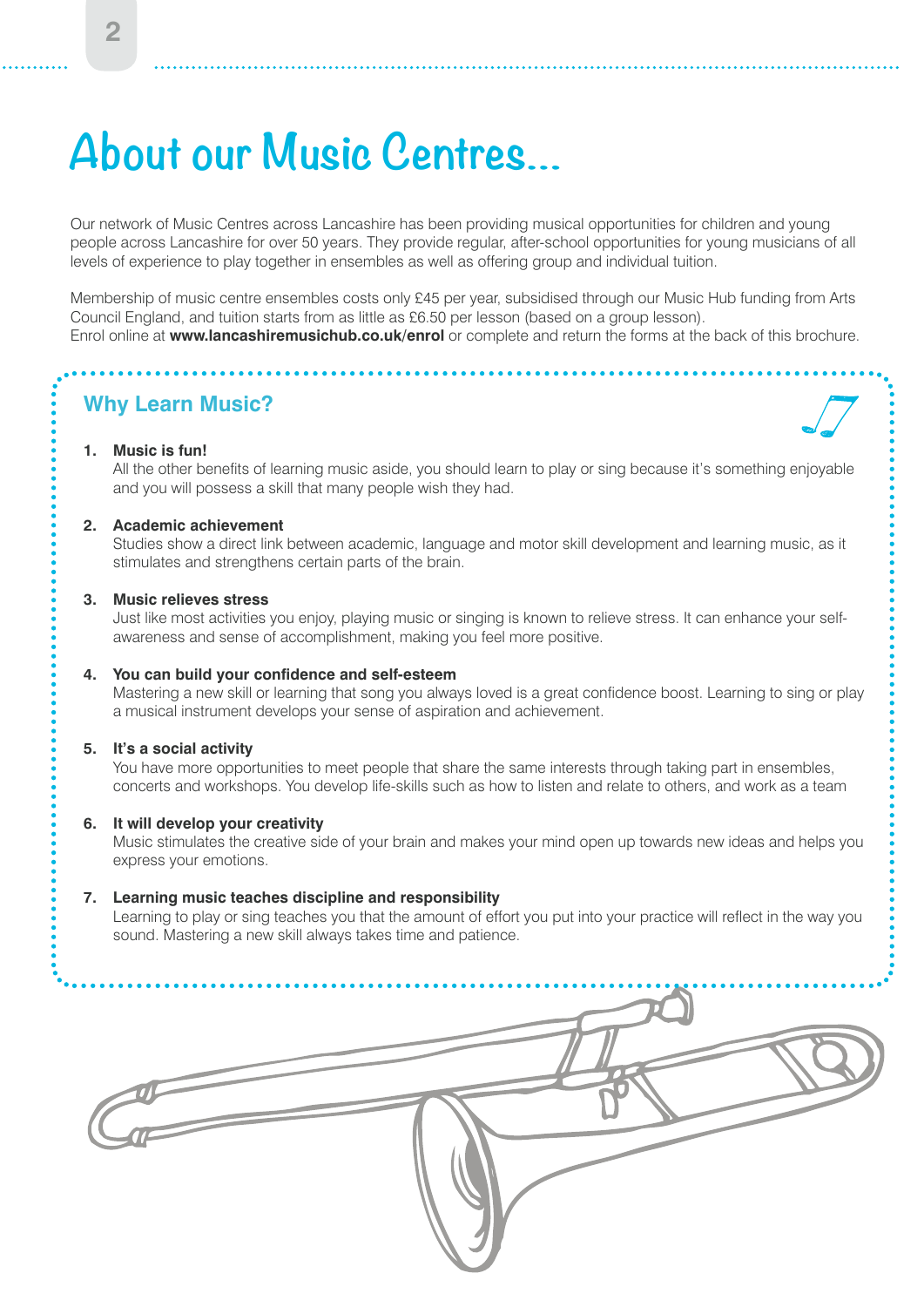### **Music Centres Opportunities to learn, play and perform together**

Our network of centres across Lancashire provides **regular, after-school opportunities for young musicians of all levels of experience to play together in bands and ensembles,** offering an ideal progression route from Whole Class Ensemble Tuition alongside opportunities for more advanced students. We also offer **group and individual tuition** at all of our centres and Arts Award at Preston and Burnley Music Centres.

**Lancaster** (Thursday) - Lancaster Royal Grammar School, East Road, Lancaster LA1 3EF **Head of Lancaster Music Centre - David Shooter 07887 830989 david.shooter@lancashire.gov.uk** 

**Poulton** (Wednesday) - Hodgson School, Moorland Road, Poulton-le-Fylde FY6 7EU **Lytham** (Thursday) - Lytham St Annes Technology and Performing Arts College, Worsley Road, Lytham St Annes FY8 4DG

**Lytham** (Tuesday) St Bede's Catholic High School, Talbot Road, Lytham FY8 4JL

**Head of Poulton, Lytham Music Centres - Gary Fox 07887 830990 gary.fox@lancashire.gov.uk**

**Kirkham** (Monday) **-** Carr Hill High School and Sixth Form Centre, Royal Avenue, Kirkham PR4 2ST **Head of Kirkham Music Centre – Julie Rayton 07824 434282 julie.rayton@lancashire.gov.uk** 

**Preston** (Tuesday and Thursday) - Fulwood Academy, Black Bull Lane, Preston PR2 9YR **Head of Preston Music Centre - Nick Powlesland 07887 831564 nicholas.powlesland@lancashire.gov.uk**

**Ormskirk** (Wednesday) - Ormskirk School, Wigan Road, Ormskirk L39 2AT

**Head of Ormskirk Music Centre - Keith Sagar 07850 025785 keith.sagar@lancashire.gov.uk**

**Chorley** (Monday) - Southlands School, Clover Road, Chorley PR7 2NJ

**Head of Chorley Music Centre - 07887 830991 lancs.music@lancashire.gov.uk**

Parents can sign up online at www.LMSenrol.co.uk **(to be replaced – awaiting new information)**



**Rossendale** (Wednesday) - Fearns Community Sports College, Fearns Moss, Stacksteads OL13 0TG **Head of Rossendale Music Centre - Victoria Fletcher 07887 830993 victoria.fletcher@lancashire.gov.uk** 

**Clitheroe** (Tuesday) - St Augustine's RC High School, Elker Lane, Billington, Clitheroe BB7 9JA **Head of Clitheroe Music Centre - Christine Lorriman 07796 302705 christine.lorriman@lancashire.gov.uk**

**Burnley** (Tuesday) - Shuttleworth College, Burnley Road, Padiham BB12 8ST

**Head of Burnley Music Centre - Abbey Blackledge 07825 755499 abbey.blackledge@lancashire.gov.uk**

**Pendle** (Thursday) - Pendle Vale College, Oxford Road, Nelson BB9 8JG **Head of Pendle Music Centre - Karen Hoyle 07887 830994 karen.hoyle@lancashire.gov.uk**

For up to date details and times of activities at each centre please visit **www.lancashiremusichub.co.uk** or contact the Head of Centre.

You can also contact Pauline Franic (Administration) **01257 517113 pauline.franic@lancashire.gov.uk**

| <b>Costs</b><br><b>Annual Membership</b><br><b>Access to all ensembles</b> | £45.00          |
|----------------------------------------------------------------------------|-----------------|
| <b>Tuition Charges</b>                                                     |                 |
| <b>Small Group</b>                                                         |                 |
| (Max 4 pupils per group)                                                   | £6.50 p/lesson  |
| 20 minute individual                                                       | £10.50 p/lesson |
| 30 minute individual                                                       | £12.50 p/lesson |
| 40 minute individual                                                       | £16.50 p/lesson |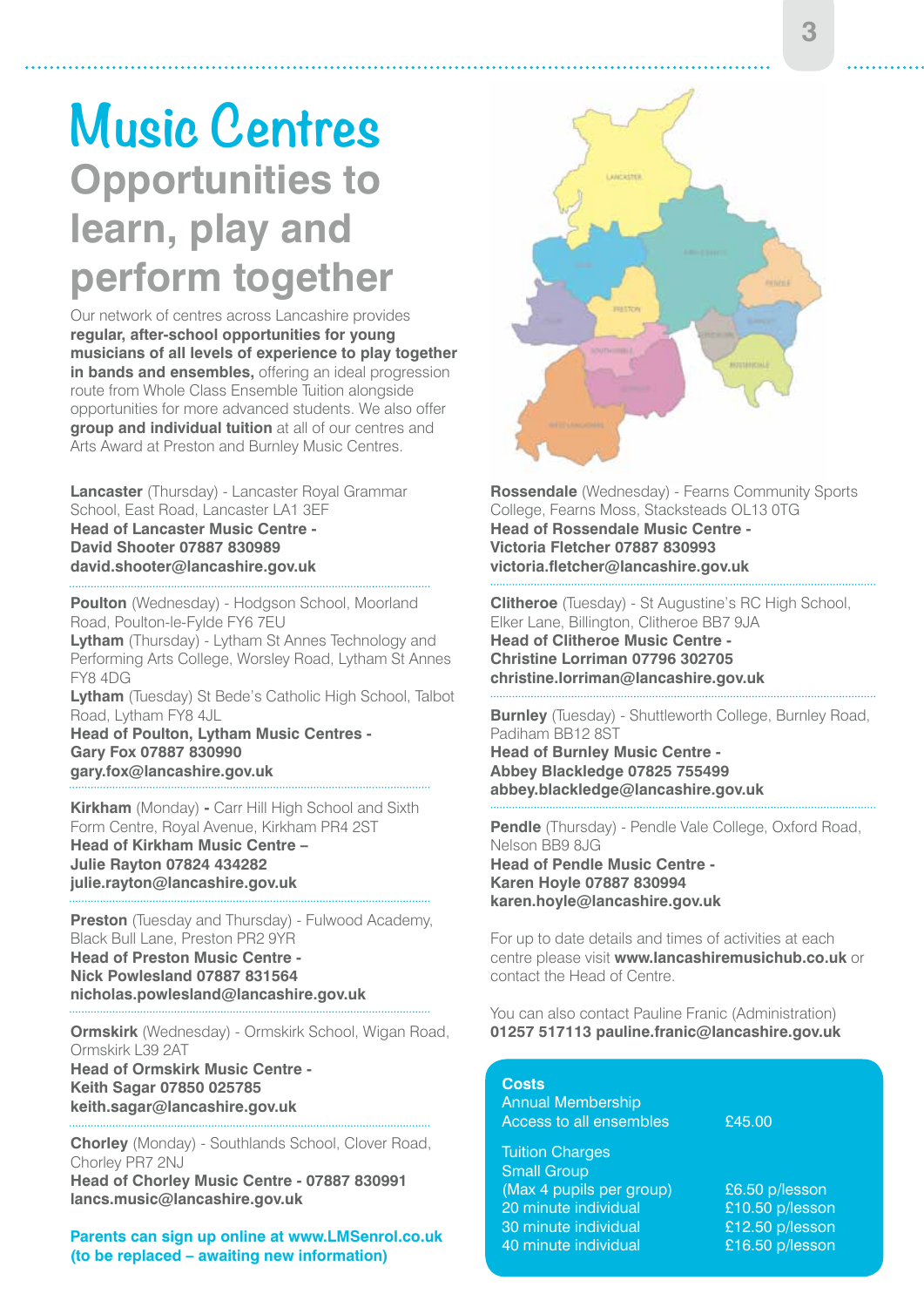## **What happens at Music Centre**

#### **Ensembles**

Whatever your level of experience, making music is most fun when you can play together with others. From samba to strings, concert bands to choirs, all our Music Centres offer a range of ensembles for young musicians at all levels. Some are suitable for those with no previous experience, others are designed to follow on from learning an instrument in school through Whole Class Ensemble Tuition, and we also provide ensembles suitable for those with a little more experience.

For an up to date list of ensembles at each centre please visit **www.lancashiremusichub.co.uk** or contact the Head of Centre (see page 3).

Cost: £45 per year (access to all ensembles)

#### **Tuition**

Each music centre has a range of teachers offering instrumental tuition in woodwind, strings, brass, guitar/ukulele and percussion/drums. Vocal and music theory tuition are also available at some of our centres.

- Lessons are usually delivered in small groups and are a minimum of 20 minutes
- Individual lessons are also available
- Students will need to provide their own instrument (rental available from Lancashire Music Service if required)
- Students have access to online resources to support their instrumental learning through Charanga Music World

#### **Costs**

Group (max 4 students) <br>20 minute individual <br>20 minute individual <br>210.50 p/lesson 20 minute individual 30 minute individual £12.50 p/lesson 40 minute individual £16.50 p/lesson

Please contact the Head of Centre for further information (see page 3)

#### **Performances and workshops**

Each Music Centre organises performances, from informal end of term concerts, to annual regional events where ensembles perform together with other groups and County Ensembles. There is also the opportunity to take part in one off workshops and attend concerts and gigs.



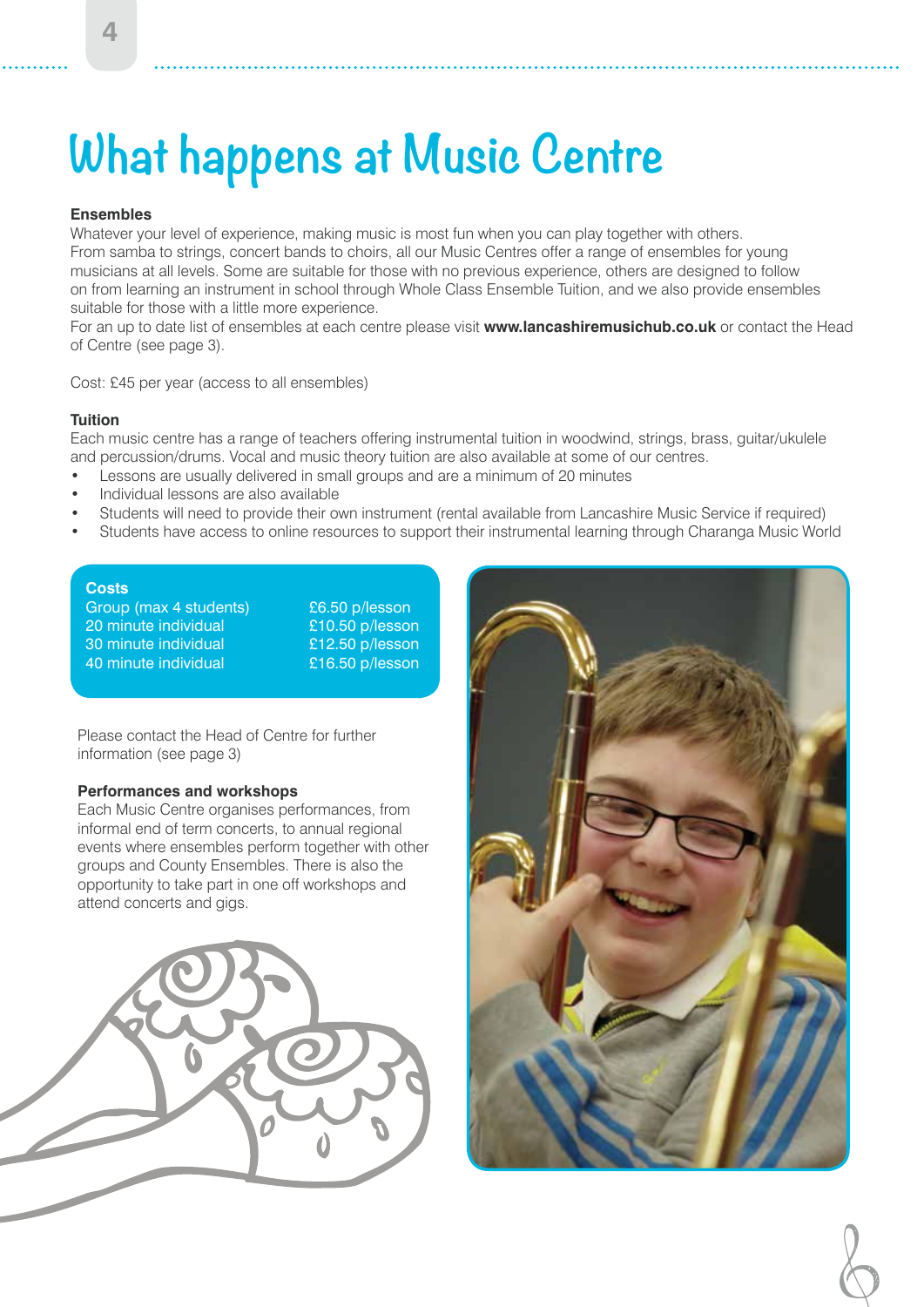# **Music Centre FAQs**

#### **How do I join?**

Please return the application and medical consent forms at the back of this brochure and send them to Lancashire Music Service, apply online at: **www.lancashiremusichub.co.uk/enrol**

You can join a Music Centre Ensemble at any time throughout the school year once you have completed and return the enrolment forms.

Instrumental lessons can only start at the beginning of each half term after the application and medical consent form has been received, please make sure your details reach us by deadline dates listed (see page 11). Applications received after the deadline dates shown will be held in the LMS office and processed for the following terms intake.

#### **Can I visit a Centre before joining?**

Yes! Please contact the Head of Centre to arrange your visit. For centres and contact details please see page 3.

#### **Is there any help available with fees?**

If you qualify for pupil premium your child's school receives funding from the government and you may be able to access this funding for music centre tuition. If supported by school please enter the school address and school contact name in the billing section on your application form which will entitle you to receive a free 20 minute lesson, loan of an instrument and access to ensemble activities at the music centre. For more information please visit the direct.gov.uk website. If school is not able to support your application please refer to page 8.

More advanced young musicians can also apply for help with fees to organisations such as awards for Young Musicians **www.a-y-m.org** or Future Talent **www.futuretalent.org**

#### **How can I keep up to date with Music Centre sessions and performances ?**

Each Head of Centre will keep members up to date via email and through letters handed out when you attend the centre. We also have a Lancashire Music Hub newsletter which goes out to all parents 6 times a year with musical news and opportunities from across the county. To sign up to the newsletter please visit **www.lancashiremusichub.co.uk**

#### **What if my child can't come to a lesson or ensemble session?**

We do expect members to be committed but, if absence is unavoidable, please contact the Head of Centre and give as much notice as possible. Sessions or lessons missed due to short term illness or cancellation by the pupil cannot refunded (see page 7 for terms and conditions).

#### **How do I know how my child is getting on with their instrumental lessons?**

All pupils are given a practice diary which they should keep up to date each week. There will be an ongoing assessment completed as part of a lesson in the Spring Term and a written report in the Summer Term and these will be available online for parents/carers to view or download. Further information will be provided by your child's tutor.

#### **Exams**

If your child would like to take an examination, please discuss this with their teacher as there are many options available.

#### **Can my child hire an instrument?**

Most Music Centre members play their own instruments and we do have instruments available to hire (subject to availability). The full list of instruments and payment options are shown on the application form in this brochure page 9. To protect the future of ensembles and orchestras specialist instruments (endangered instruments) are also available to loan however these instruments may not be suitable for all children. Please contact us for further information about instrument choice.

#### **How do I contact Lancashire Music Service?**

Each Music Centre's first point of contact is the Assistant who welcomes you when you arrive at the centre and is happy to help with any day to day matters. Outside of Music Centre hours the best person to contact is the Head of Centre by phone or email (for individual contact details see page 3).

Please contact Pauline Franic on **01257 517116** 9am-5pm weekdays **Pauline.franic@lancashire.gov.uk** Pauline looks after the Music Centre administration and can also help if you have any issues or concerns. We will also keep you up to date with relevant news and opportunities via the Music Hub e-newsletter. To sign up to the newsletter please visit **www.lancashiremusichub.co.uk**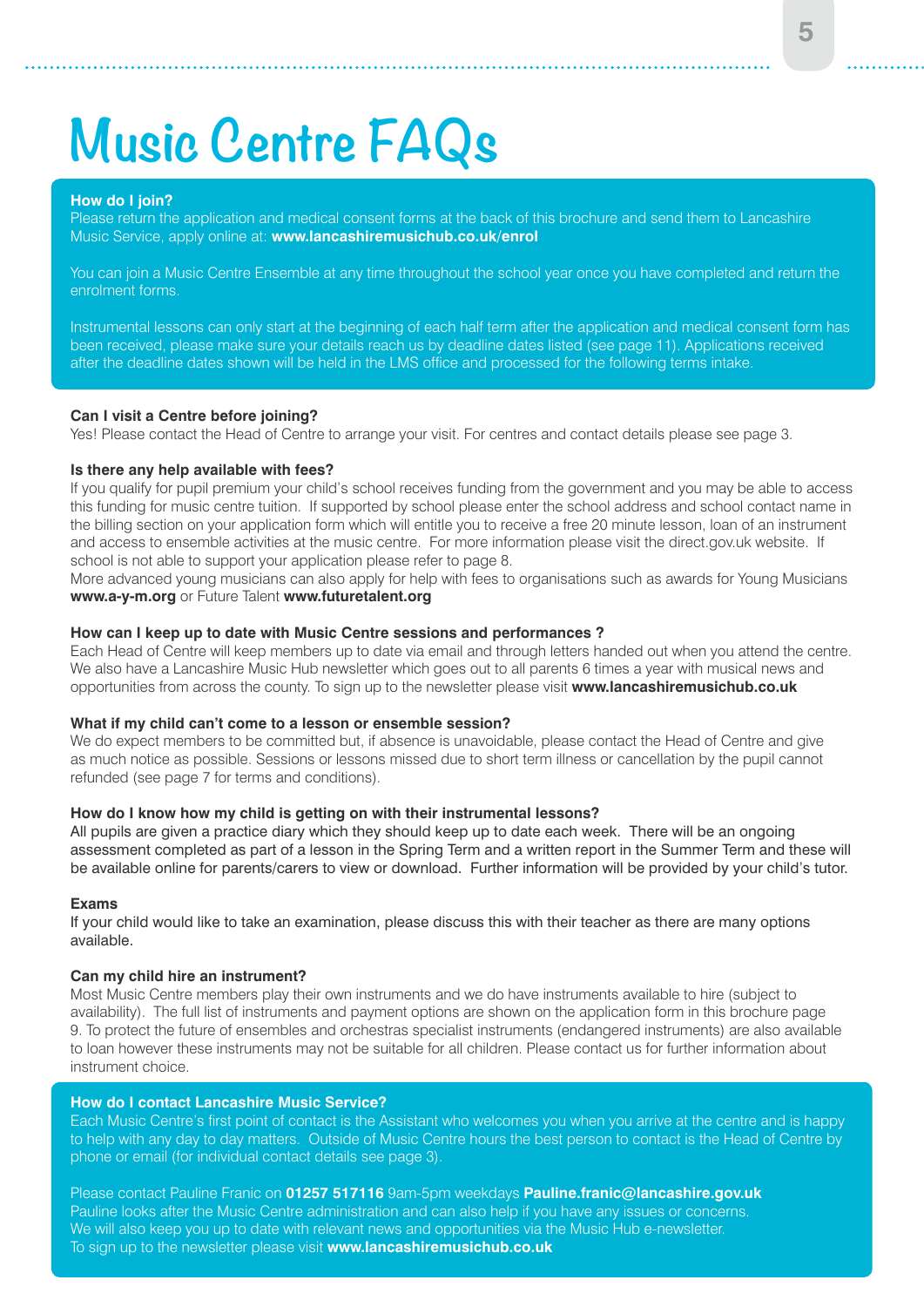# **Lancashire's County Ensembles**

### **Bringing together talented young musicians from across Lancashire**

Our county ensembles enable **committed young musicians to take their music making to an advanced level**, working alongside professional musical directors and tutors. They meet regularly to rehearse, take part in residential courses and tours, and perform across the county and further afield.

The County Ensembles have developed partnerships with national organisations such as BBC Philharmonic Orchestra, Music for Youth, and the National Youth Jazz Orchestra and rehearse and perform with visiting professional artists. They also work regularly with Lancashire schools and Music Centres, inspiring younger musicians.

**Lancashire Youth Symphony Orchestra**

**Lancashire Schools Symphony Orchestra** 

**Lancashire Youth Brass Band** 

**Lancashire Youth Jazz Orchestra**

**Lancashire Schools Jazz Orchestra** 

#### **Lancashire Youth Concert Band**

We also accept new members throughout the year. As a guide, the standard required for county ensembles is grade 4/5 and above.

For more details about County Ensembles please contact Ann Connal (administration) **01257 517108 ann.connal@lancashire.gov.uk**



**Costs**  Annual Membership **£95.00** 

Membership also includes access to ensembles at local music centre





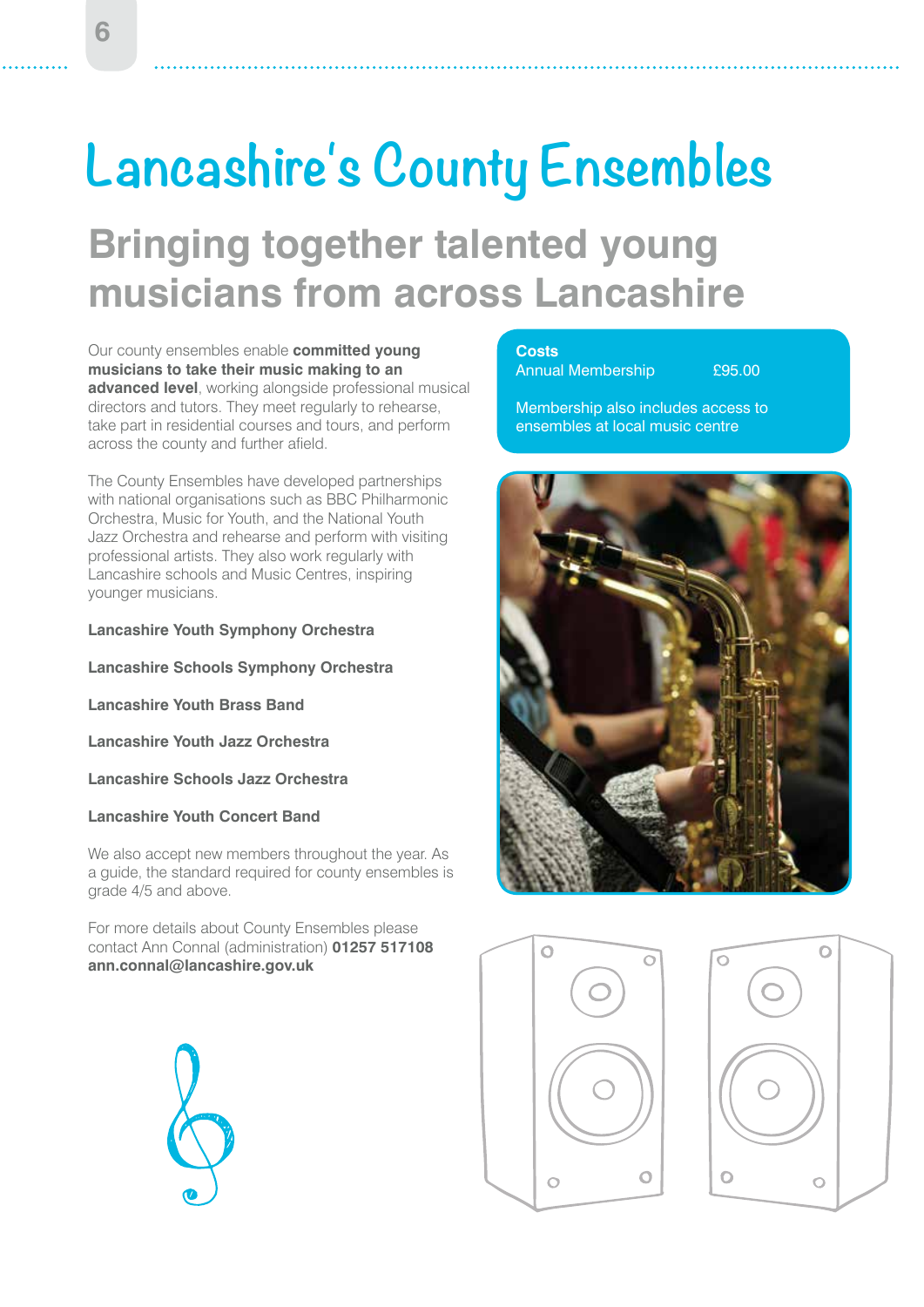### **Term and Conditions**

#### **Health and Safety/Safeguarding**

Lancashire Music Service Staff will take every reasonable precaution to ensure the health, safety and welfare of all visitors to the Music Centre.

All Lancashire Music Service Staff are: appropriately qualified and appointed in line with the Safer recruitment guidelines after interview, audition, medical, Right to work in the UK, Disclosure and Barring Service (DBS) enhanced checks. All staff are updated with new developments through a programme of in service training, including Child Protection, Lancashire Safeguarding Children Board (LSCB), e-learning for Sexual Exploitation, Disqualification by Association, Information Governance and Health and Safety.

Any visiting adults without a Lancashire DBS will be supervised by LMS staff.

- 1. Music Centre Staff will be responsible for the Health and Safety of students and adults whilst on the premises and a qualified first aider will be in attendance at each centre (Lancashire Music Service staff member)
- 2. The safety of students travelling to and from the Music Centre concerts and rehearsals is the responsibility of the Parent/Carer.
- 3. In the interests of safeguarding, it is requested that adults who are on the premises whilst accompanying pupils to and from instrumental lessons and ensembles restrict their movement to a designated area. (check with the Head of Centre)
- 4. When students who have had an instrumental lesson remain on the premises ie. waiting to participate in an ensemble activity, they should wait in the room with their teacher and NOT wander round the building.
- 5. Parents/Carers are asked to ensure their child understands that they MUST NOT LEAVE THE PREMISES DURING AND BETWEEN LESSONS AND ENSEMBLES.
- 6. The Music Centre uses the school/college by permission of the head teacher/principal. It is therefore essential that every student exhibits only the highest standard of personal conduct whilst on the premises. We reserve the right to withdraw a student from an activity in the event of unacceptable behaviour.
- 7. Students and parents/carers must enter the music centre by the main entrance only and sign the attendance register when entering and leaving the premises.
- 8. We expect the highest standard of behaviour from students and all decisions and instructions of staff should be respected and followed at all times. We reserve the right to withdraw a student from an activity in the event of unacceptable behaviour.
- 9. When adults need to assist students to carry larger instruments into their lesson/ensemble, having done so, should return to the designated waiting area until it is time to collect the student.
- 10. It is requested that when parents/carers and students drive cars into School/College grounds they do so with extreme care and at their own risk.
- 11. The Music Service accepts no responsibility for the security of personal belongings

#### **Service Delivery Terms**

The Lancashire Music Service (LMS) (a Business Unit within Lancashire County Council) will provide tuition/musical activities at the venue named on the application form under the following terms and conditions.

1. Lessons - Participation in lessons can only start at the beginning of each term/half term after the application form and medical consent has been completed and returned to: Lancashire Music Service, The Woodlands Centre, Southport Road, CHORLEY, PR7 1QR or email **lancs.music@lancashire.gov.uk**

 Music Centre Ensemble Membership – Participation in Ensemble activities can only start after the application form and medical consent has been completed and returned to Lancashire Music Service, The Woodlands Centre, Southport Road, CHORLEY PR7 1QR.

- 2. Lessons, so far as possible, will be given at the same time and on the same day each week during term time but some variation may be necessary to accommodate venue activities.
- 3. Group Lessons will be taught for a minimum of 20 minutes not exceeding four pupils per group. Individual Lessons will be taught for 20 minutes, 30 minutes or 40 minutes and will be clearly indicated on the contractual agreement.
- 4. If pupil numbers become non-viable LMS reserves the right to cancel tuition giving a ½ terms notice. In so far as is practicable, alternative options will be offered.
- 5. Failure to attend 3 consecutive lessons or more without prior notification, will be received as tuition cancelled. The scheduled time slot will then be made available to another student. Any invoices raised for the current term will still require payment for nonattendance of scheduled lessons.
- 6. Lessons not provided by LMS will not be charged for. If your child misses a lesson for whatever reason a charge will be made for that lesson
- 7. It is envisaged that the number of sessions will be 34 over an Academic Year.
- 8. Pupils are responsible for the safe keeping of their musical instrument and Lancashire County Council does not accept responsibility for any loss or damage to such instruments.
- 9. Lessons One pupil assessment will be prepared during lesson time in the Spring Term followed by a written report in the Summer Term as part of the ongoing assessment process.
- 10. Any complaints should be sent in writing to: Lancashire Music Service, The Woodlands Centre, Southport Road, CHORLEY, PR7 1QR or email **lancs.music@lancashire.gov.uk**

#### **Billing Information**

PLEASE WAIT FOR AN INVOICE BEFORE MAKING ANY PAYMENTS

- 1. Music Centre Ensemble Membership Fees are payable annually for each academic year and non-refundable. Membership will be automatically renewed unless we receive written/email notification requesting to withdraw from membership. Students who play in the following County Ensembles ie. LYSO/LSSO, LYCB, LYJO/LSJO and LYBB are exempt from Music Centre Ensemble Fees at one centre. CHARGES £45.00 per annum September-July Pro rata £35.00 January –July Pro rata £25.00 April-July
- 2. Tuition Fees (non-refundable) are payable at the start of each term and will automatically renew thereafter until written Notification /email is provided of withdrawal.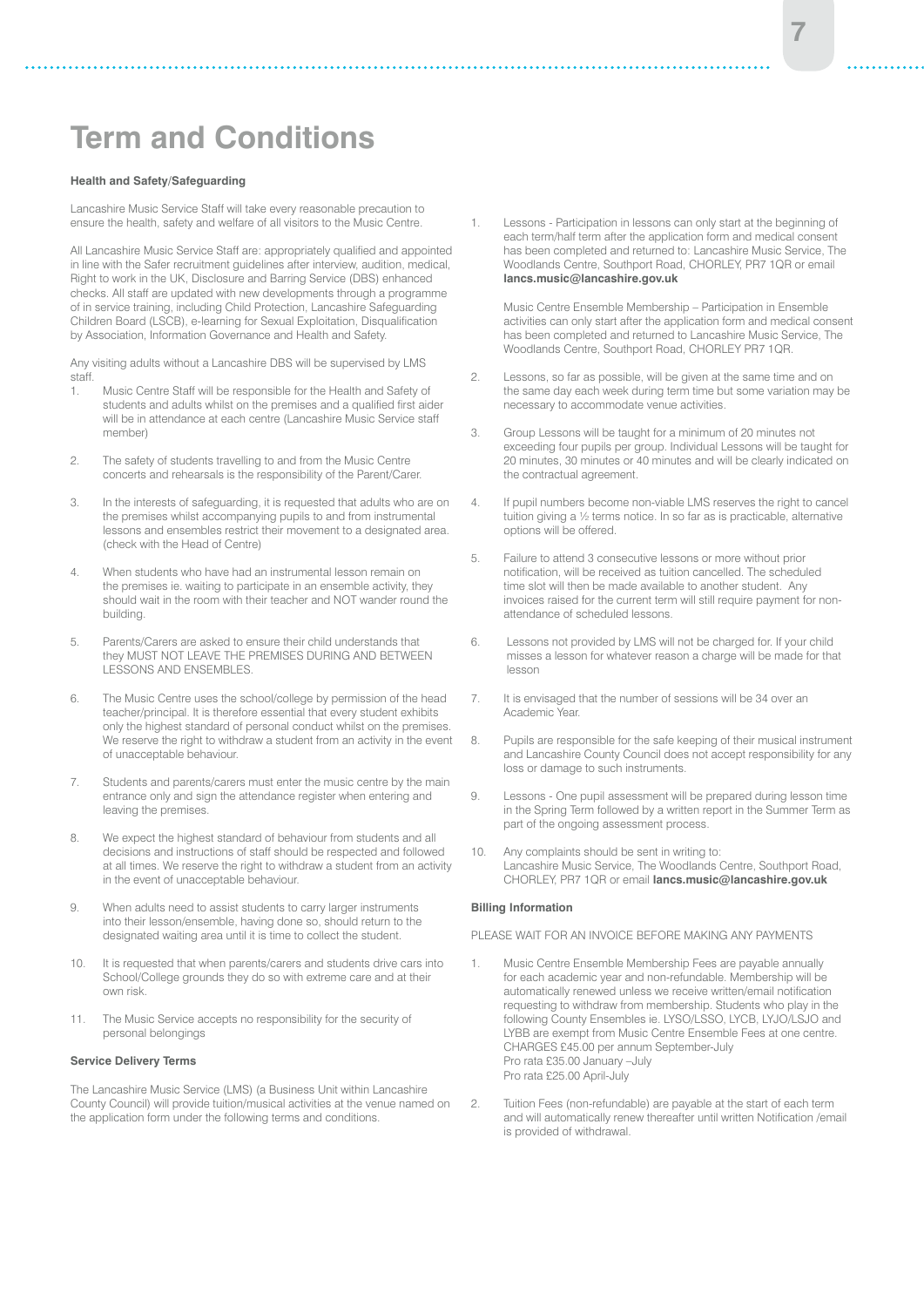- 3. County Hall Income and Debt Management team will issue an invoice and when invoices are raised they are due for payment immediately. Re-payment plans are available for each invoice issued - please see reverse of invoice for details. If payment is not received /a repayment plan has not been set up within 30 days of the date on your invoice LMS have the right to withdraw your child from music lessons for the coming term, however you will still be liable for payments for the duration of the current school term.
- 4. Lancashire Music Service is unable to provide refunds for any reason except for teacher absence credits These will be applied against your next terms invoice. Where refunds cannot be issued against a new term invoice you will receive notification requesting bank details to apply the refund.
- 5. Pupil Premium is allocated to schools for pupils qualifying for free school meals and you may be able to access this funding for music making activities at the music centre. If supported by school please enter the school address and school contact name in the billing section of your application which will entitle you to a free 20 minute music lesson, free loan of an instrument and free ensemble activities at the music centre. For more information please visit the direct.gov.uk website. To claim, you must be in receipt of one of the following benefits: income Support, Job Seeker's Allowance, Child tax Credit or universal Credit (but not entitled to Working Tax credit and income must not exceed £16,500.00), Guarantee element of state pension credit. Proof of exemption will be required.
- 6. **Cancellation Policy If you wish to withdraw your child from music lessons, written notice is required as lessons can only be cancelled at the end of a full term providing 6 weeks' notice has been received. You can email this to: lancs.music@lancashire.gov.uk or by post to: Lancashire Music Service, The Woodlands Centre, Southport Road, CHORLEY, PR7 1QR**

DO NOT SEND YOUR CANCELLATION REQUEST TO SCHOOL OR TO COUNTY HALL

#### **Instrument Loan Scheme – subject to availability**

1. The instrument, including the bow or mouthpiece where applicable, and its case will at all times remain the property of LMS and may be recalled for inspection at any time.

- 2. LMS will withdraw the instrument and case from the pupil if instrumental tuition ceases and may do so if in LMS's opinion the instrument is not looked after adequately.
- 3. The instrument will be issued in good playing order. The cost of replacing strings, rosin, reeds, grease or oil as necessary will be the responsibility of the parent/carer
- 4. LMS will be responsible for general maintenance of the instrument as a result of fair wear and tear.
- 5. The parent/carer must accept responsibility for the proper care and safeguarding of the instrument on loan. Guidance on instrument care can be found at www.lancsngfl.ac.uk/curriculum/ music
- 6. In the event of damage to, or loss of, the instrument or case LMS must be informed immediately. Under no circumstance should a parent or carer attempt to repair the instrument. Parent/Carers will be responsible for the cost of repairs up to and including full replacement cost. LMS may, in its sole discretion, in individual cases waive these charges.
- 7. Parent/Carers are advised to arrange insurance cover for instruments on loan or arrange for them to be specifically noted on their household insurance policies.
- 8. Instruments should not be left in an unattended vehicle.
- 9. The instrument must not be used by any person other than the student to whom it is on loan.
- 10. Instrument Hire fee is a fixed charge (non-refundable) and invoiced at the start of the loan during the current academic year (Sept-Aug). Hire Fees will renew automatically for each new academic year thereafter until written or email confirmation is provided of withdrawal.
- 11. Cancellation Policy To return the loaned instrument, please contact our Instrument and Warehouse Distribution Manager on mobile tel. 07825 755501 / office tel. 01257 517151 to arrange a suitable return date.

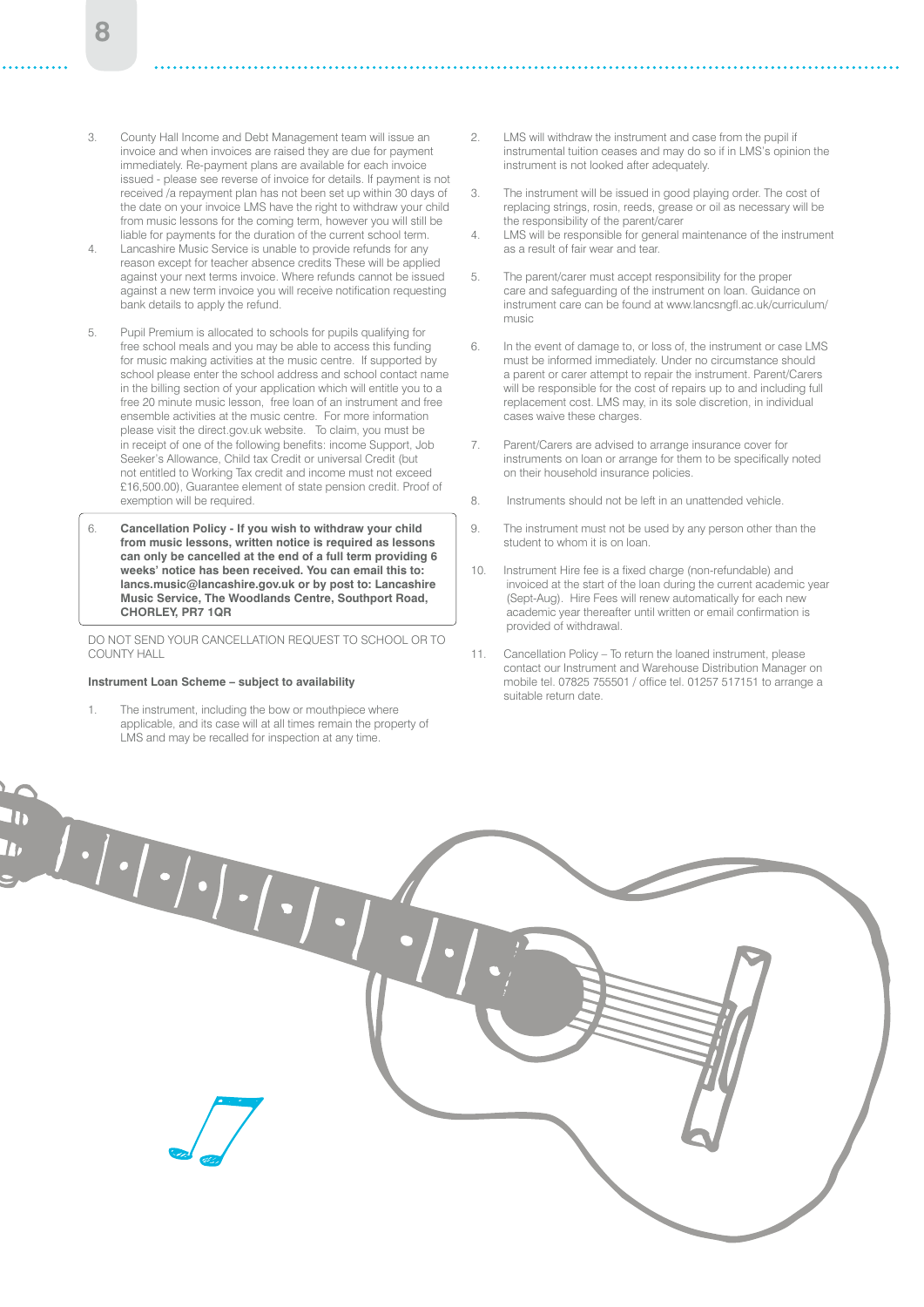#### **Music Centre Membership / Instrumental Tuition APPLICATION FORM**

#### **YOU CAN NOW APPLY ONLINE: www.lancashiremusichub.co.uk/enrol**

**9** Lancashire Music Service, The Woodlands Centre, Southport Road, CHORLEY, PR7 1QR.

Academic Year 2017/2018

| <b>TUITION INFORMATION</b>                                                                                                                                                                                                                                                                                                                                                                                                                                                                                  | PLEASE COMPLETE USING BLOCK CAPITALS                                                                                                                                                              |  |  |  |  |
|-------------------------------------------------------------------------------------------------------------------------------------------------------------------------------------------------------------------------------------------------------------------------------------------------------------------------------------------------------------------------------------------------------------------------------------------------------------------------------------------------------------|---------------------------------------------------------------------------------------------------------------------------------------------------------------------------------------------------|--|--|--|--|
| <b>Music Centre Name:</b>                                                                                                                                                                                                                                                                                                                                                                                                                                                                                   | Day:<br>Instrument:                                                                                                                                                                               |  |  |  |  |
| I would like to apply for the following: (Please tick) lessons starting midterm will be invoiced for the remaining weeks of the current term.                                                                                                                                                                                                                                                                                                                                                               |                                                                                                                                                                                                   |  |  |  |  |
| a) Group lesson £6.50 per lesson (Autumn 2017 13 weeks £84.50) Spring 2018 9 weeks £58.50) (Summer 2018 12 weeks £78.00)                                                                                                                                                                                                                                                                                                                                                                                    |                                                                                                                                                                                                   |  |  |  |  |
|                                                                                                                                                                                                                                                                                                                                                                                                                                                                                                             | b) 20 min individual £10.50 per lesson (Autumn 2017 13 weeks £136.50) (Spring 2018 9 weeks £94.50) (Summer 2018 12 weeks £126.00)                                                                 |  |  |  |  |
|                                                                                                                                                                                                                                                                                                                                                                                                                                                                                                             | c) 30 min individual £12.50 per lesson (Autumn 2017 13 weeks £162.50) (Spring 2018 9 weeks £112.50) (Summer 2018 12 weeks £150.00)                                                                |  |  |  |  |
|                                                                                                                                                                                                                                                                                                                                                                                                                                                                                                             | d) 40 min individual £16.50 per lesson (Autumn 2017 13 weeks £214.50) (Spring 2018 9 weeks £148.50) (Summer 2018 12 weeks £198.00)                                                                |  |  |  |  |
| I would like to hire a series are a series of the series of the please tick payment optio series and the series of the series of the series of the series of the series of the series of the series of the series of the serie                                                                                                                                                                                                                                                                              | e) Instrument Hire - cornet, trumpet, tenor horn, baritone/euphonium, clarinet, flute, alto/tenor saxophone, bass/electric guitar, keyboard, violin, drum kit<br>£15.00 per term (non-refundable) |  |  |  |  |
| f) Instrument Loan available for specialist instruments (endangered instruments) –<br>French Horn, Trombone, Tuba, Oboe, Bassoon, Viola, Cello, Double Bass, Orchestral Percussion                                                                                                                                                                                                                                                                                                                          |                                                                                                                                                                                                   |  |  |  |  |
| I would like to loan a<br>to selecting this option)                                                                                                                                                                                                                                                                                                                                                                                                                                                         | (an exemption charge will be applied for this specialist instrument - please contact LMS prior                                                                                                    |  |  |  |  |
| <b>DETAILS OF STUDENT</b>                                                                                                                                                                                                                                                                                                                                                                                                                                                                                   |                                                                                                                                                                                                   |  |  |  |  |
| Surname                                                                                                                                                                                                                                                                                                                                                                                                                                                                                                     | Forename(s)                                                                                                                                                                                       |  |  |  |  |
| School/College Name<br>Date of Birth                                                                                                                                                                                                                                                                                                                                                                                                                                                                        | Year Group (from Sept 2017)<br>Please tick<br>Male<br>Female                                                                                                                                      |  |  |  |  |
| Do you consider this student to have: a disability YES<br>N <sub>O</sub><br>special educational needs YES  <br>NO<br>or is this student reported as a Looked after child YES<br>N <sub>0</sub><br>(This information is required for government data analysis)                                                                                                                                                                                                                                               |                                                                                                                                                                                                   |  |  |  |  |
| <b>ETHNICITY Please tick one box</b><br>Traveller of Irish heritage<br>a. White White British<br>Gypsy/Roma<br>Any other White background<br><b>Irish</b><br>White and Black Caribbean<br>White and Asian<br>b. Mixed<br>White and Black African<br>Any other mixed background<br>Indian<br>c. Asian<br>Pakistani<br>Bangladeshi<br>Any other Asian background<br>d. Black Black Caribbean<br><b>Black African</b><br>Any other Black background<br>e. Chinese<br>f. Any other ethnic group<br>g. Not known |                                                                                                                                                                                                   |  |  |  |  |
| <b>PARENT/CARER DETAILS</b>                                                                                                                                                                                                                                                                                                                                                                                                                                                                                 | if supported by school - please enter school<br><b>BILLING NAME</b><br>address and named contact                                                                                                  |  |  |  |  |
| Title:<br>First name:<br>Surname:                                                                                                                                                                                                                                                                                                                                                                                                                                                                           | Title:<br>First name:<br>Sumame:                                                                                                                                                                  |  |  |  |  |
|                                                                                                                                                                                                                                                                                                                                                                                                                                                                                                             |                                                                                                                                                                                                   |  |  |  |  |
|                                                                                                                                                                                                                                                                                                                                                                                                                                                                                                             |                                                                                                                                                                                                   |  |  |  |  |
| Home Telephone No.                                                                                                                                                                                                                                                                                                                                                                                                                                                                                          |                                                                                                                                                                                                   |  |  |  |  |
| <b>Mobile Number</b><br>Email.                                                                                                                                                                                                                                                                                                                                                                                                                                                                              |                                                                                                                                                                                                   |  |  |  |  |
| All communication from the Music Service will be via e-mail or text, please ensure this information is accurate. You will<br>automatically receive our termly Hub newsletter and you can unsubscribe at any time by using the link at the bottom of the newsletter.                                                                                                                                                                                                                                         |                                                                                                                                                                                                   |  |  |  |  |
| Do you qualify for Pupil Premium (eg free school meals)<br><b>YES</b>                                                                                                                                                                                                                                                                                                                                                                                                                                       | NO  <br>Please tick - see terms and conditions for details                                                                                                                                        |  |  |  |  |
| I would like the above named student to receive tuition in the instrument indicated and I understand that by signing this contract I will be liable for termly lesson/annual<br>membership payments until written or email confirmation is provided of withdrawal. I have read the Health & Safety Guidelines, Code of Conduct and Commitment to<br>membership and agree to the terms and conditions shown on page 8.                                                                                       |                                                                                                                                                                                                   |  |  |  |  |

I give my consent for images and video of my child to be used for marketing and publicity purposes (print and online) by Lancashire Music Service/Lancashire Music Hub.  $YES$  NO please tick

| Signature                                                                                                                                                                                                                                                                                 |                     |                     |                      |  |
|-------------------------------------------------------------------------------------------------------------------------------------------------------------------------------------------------------------------------------------------------------------------------------------------|---------------------|---------------------|----------------------|--|
| The name of the Data Controller is Lancashire<br>County Council. The nominated contact for the<br>Data Protection is The Data Protection Officer,<br>P.O. Box 100, County Hall, PRESTON PR1 OLD<br>This Data will be processed for the purpose of<br>administration of the Music Centres. | FOR OFFICE USE ONLY |                     |                      |  |
|                                                                                                                                                                                                                                                                                           | AF REF              | <b>CUSTOMER REF</b> | LOCATION NO          |  |
|                                                                                                                                                                                                                                                                                           |                     |                     |                      |  |
|                                                                                                                                                                                                                                                                                           | TFACHFR             |                     | CONFIRMED START/INIT |  |
|                                                                                                                                                                                                                                                                                           |                     |                     |                      |  |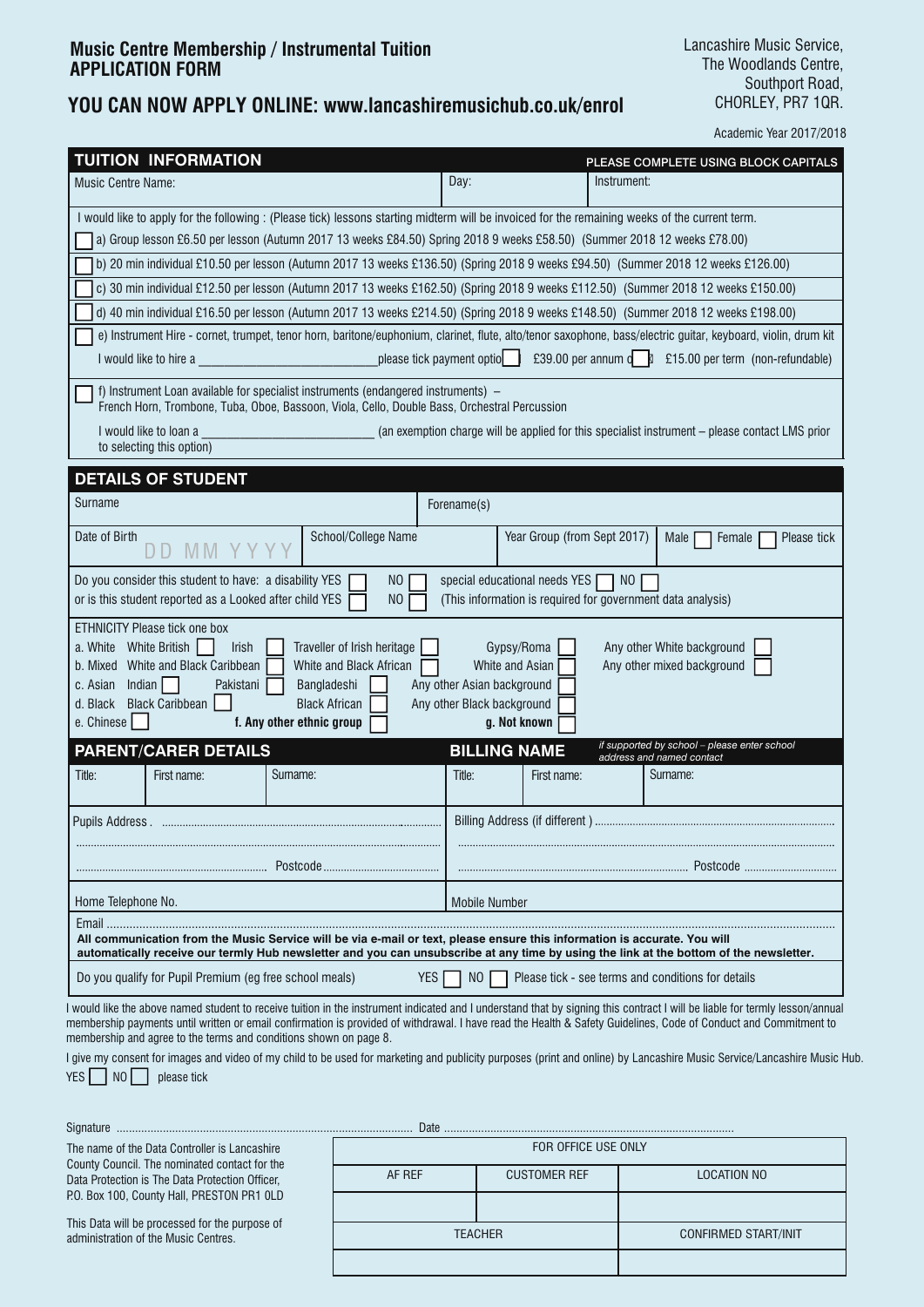#### **Parental/Carer Consent and Medical Information Form For Lancashire Music Service Music Centres (This form is to be completed in full by parent/carer and returned to Lancashire Music Service, Woodlands Centre, Southport Road, Chorley PR7 1QR)**

**Music Centre:** ………………………………………………………. (name of Music Centre) **for academic year 2017/18**

Child's name: ……………………………………………………………………… Date of Birth: ………………………… Form/class: ………………………………

I agree to my son/daughter/ward taking part in the above stated activity and, having read the information booklet, agree to his/her participation in any or all of the activities described. I acknowledge the need for good conduct and responsible behaviour on his/her part and that the service reserves the right to prevent my son/daughter/ward continuing with the activity in the case of poor behaviour. Further, I understand that there would be no entitlement to a refund of monies paid. I agree that I will update the service with any medical information or changes to emergency contact details.

#### **Emergency Details:**

a) I may be contacted by telephoning the following telephone number(s):

#### **Other Information:**

**Please supply information about medical conditions, medication, allergies, recent illness, special requirements which may affect him /her in this activity:**

…………………………………………………………………………...................…………………………………………........

……………………………………………………………………………………………………...................………………........

#### **Declaration by Parent/Carer:**

- In the case of an emergency I agree to my child being given any medical, surgical or dental treatment, including general anaesthetic and blood transfusion, as considered necessary by the medical authorities present.
- I consent to my child taking part in the activity and, having read the information, declare my child to be in good health and physically able to participate in any activities mentioned; subject to any agreed adjustments.
- I have noted where and when the activity is taking place I understand that I am responsible for my child getting safely to and from that place.
- I will ensure that any change in the circumstances (e.g. recent illness, medication or injury) which will affect my child's participation in the activity will be notified to the Service.

**Signature of Parent/Carer** ……………………………………….................... Date………........……………………………

(Parental/Carer consent required for children aged 17 and under)

Name of parent/carer in block letters: ………………………...................…………….………………………………….…….

Address: …………………………………………………………………………...................…………………………………...

……………………………………………………………………………………………………...................……………….…...

**This completed form to be returned to Lancashire Music Service Woodlands Centre, Southport Road, Chorley PR7 1QR.**

**In the case of the participant being 18 years of age and above, the form must be signed by them to confirm the accuracy of information, and consent to any necessary medical treatment.**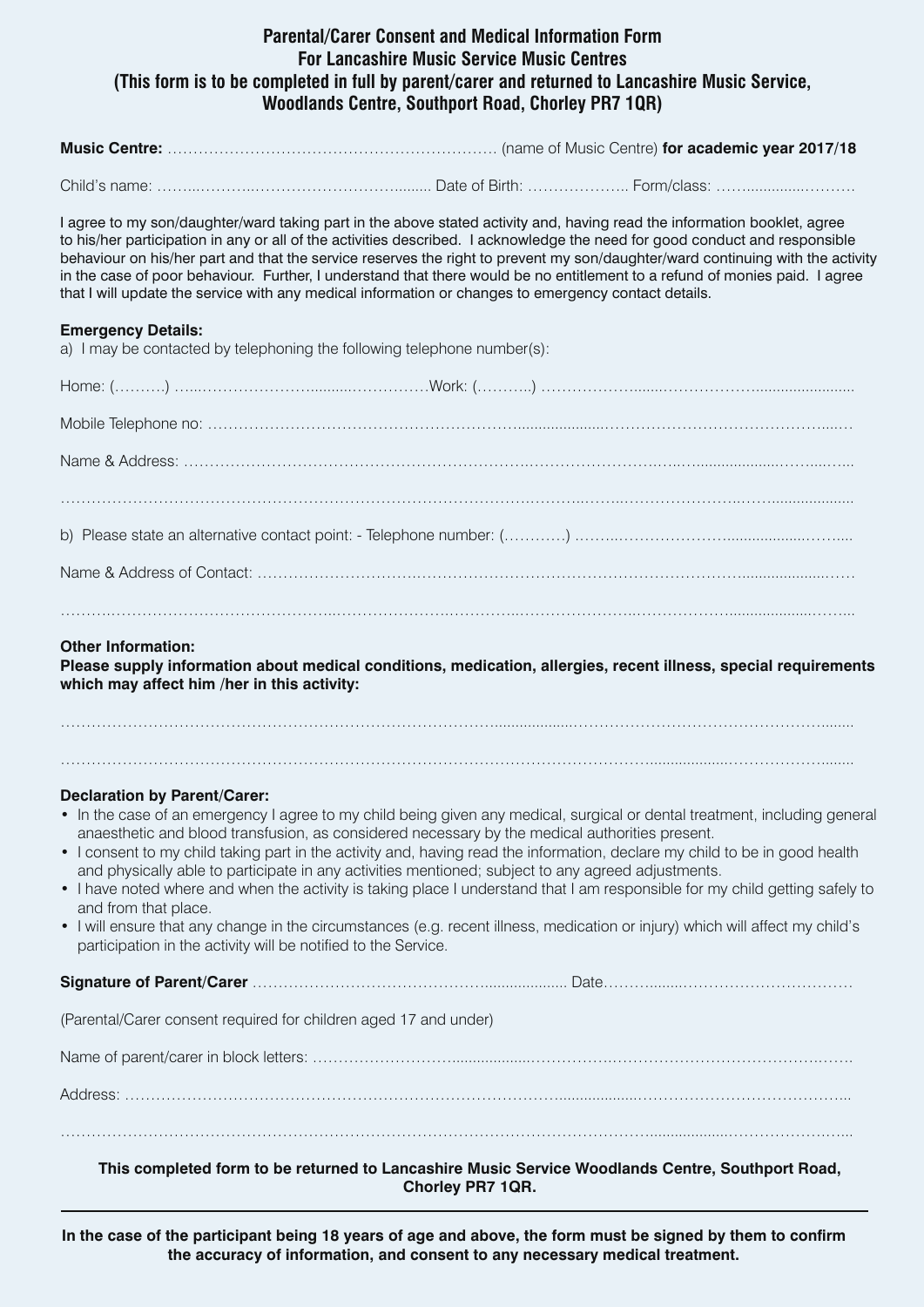#### **11**

# **Calendar**

#### **Music Centre Calendar Academic Year 2017-2018**

This calendar shows week commencement dates for 34 Music Centre Openings. If there is a change to these dates you will be notified by the Head of Centre.



| <b>Deadlines</b>  | <b>Dates</b> | of weeks | £6.50<br>p/lesson | individual<br>£10.50 $p/$<br><b>lesson</b> | individual<br>£12.50 $p/$<br><b>lesson</b> | <i>individual</i><br>lesson | membership |
|-------------------|--------------|----------|-------------------|--------------------------------------------|--------------------------------------------|-----------------------------|------------|
| 21.08.17          | 11.09.17     | 13       | £84.50            | £136.50                                    | £162.50                                    | £214.50                     | £45.00     |
| 23.10.17          | $*06.11.17$  | 6        | £39.00            | £63.00                                     | £75.00                                     | £99.00                      | £45.00     |
| 11.12.17          | 08.01.18     | 9        | £58.50            | £94.50                                     | £112.50                                    | £148.50                     | £35.00     |
| 05.02.18          | $*19.02.18$  | 4        | £26.00            | £42.00                                     | £50.00                                     | £66.00                      | £35.00     |
| 19.03.18          | 09.04.18     | 12       | £78.00            | £126.00                                    | £150.00                                    | £198.00                     | £25.00     |
| 21.05.18          | $*04.06.18$  | 6        | £39.00            | £63.00                                     | £75.00                                     | £99.00                      | £25.00     |
| * Mid-term intake |              |          |                   |                                            |                                            |                             |            |

#### Scheduled delivery pattern

\*Scheduled delivery part week LMS Holiday – no lesson

All forms/ online applications must be received into the Lancashire Music Service Office by the deadline dates shown. Applications received after the deadline for Instrumental tuition will be processed for the following half-term's intake.